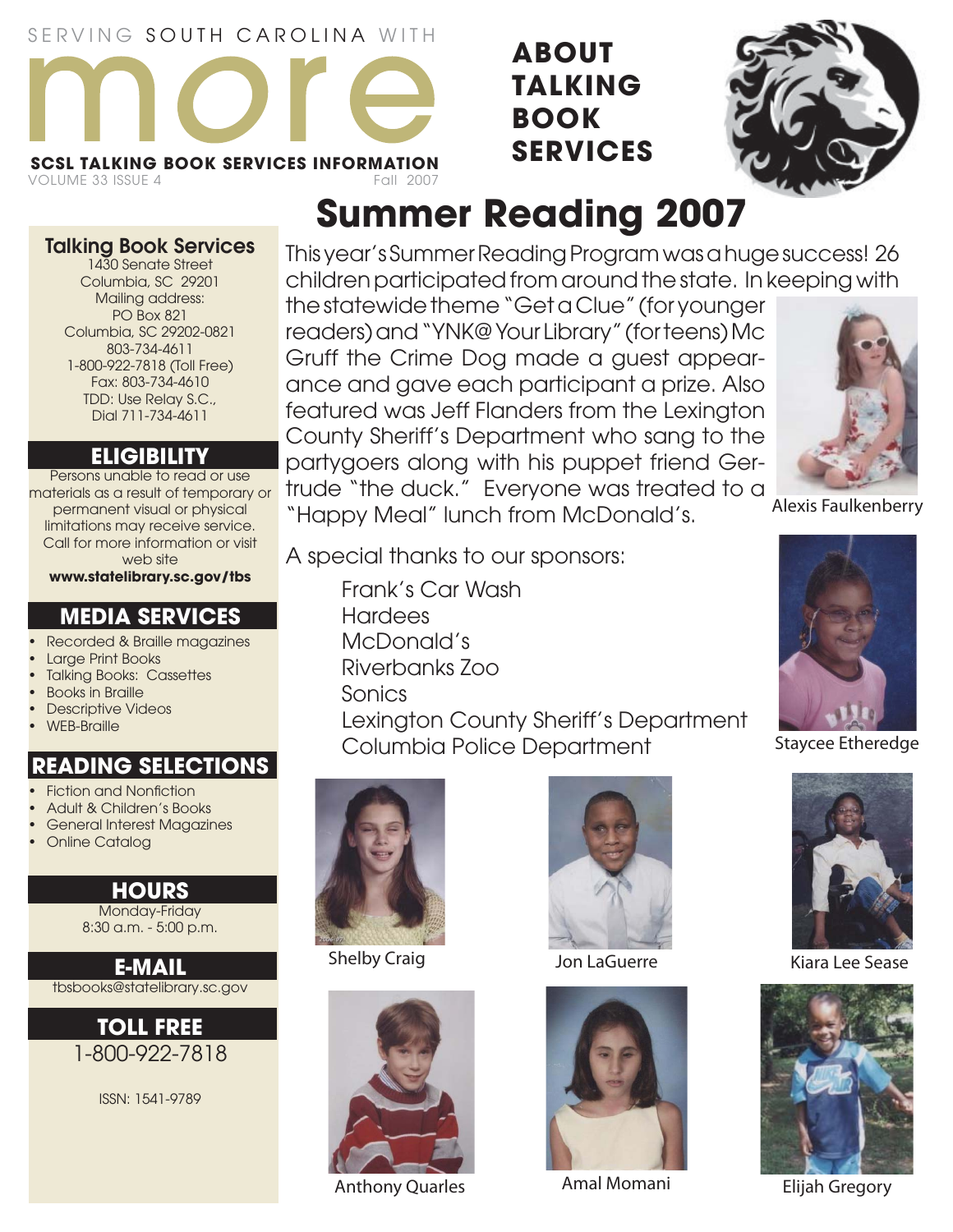# **HAVING MY SAY** Pamela N. Davenport

## **A Rare Visit …**

Sixth District Congressman and Majority Whip James E. Clyburn is known to most South Carolinians. But, what some of you may not know is that Congressman Clyburn and his wife Emily, following their graduation from SC State Univeristy in Orangeburg, SC, began their professional careers in the Charleston County public schools. Clyburn became a history teacher and his wife became a librarian.

While in Washington, D.C. serving as a member of the Audio Equipment Advisory Board of the National Library Service for the Blind and Physically Handicapped (NLS), I had the opportunity, and need I say privilege, to visit Congressman Clyburn's office. I could not wait to share this information with you and all other library supporters.



*Pamela Davenport, Director, Talking Book Services and 6th District Congressman and Majority Whip James E. Clyburn.*

Many of our elected officials (federal and state) are long time library advocates. Congressman Clyburn is just one of many that we all proudly commend and thank for caring about libraries. South Carolina's Talking Book readers are able to enjoy the special services provided by the SC State Library because of caring elected officials.

So, the next time you find yourself near an elected official's office, just drop in and say "thank you" for caring about libraries.

NOTE: Congressman Clyburn and his wife established the James E. and Emily E. Clyburn Endowment for Archives and History at SC State University. Among other things, the Clyburn Endowment provides the opportunity for SC State University to house and showcase historic papers and documents in a new university archives. The program will be housed in the forthcoming Emily E. Clyburn Archives and History Library.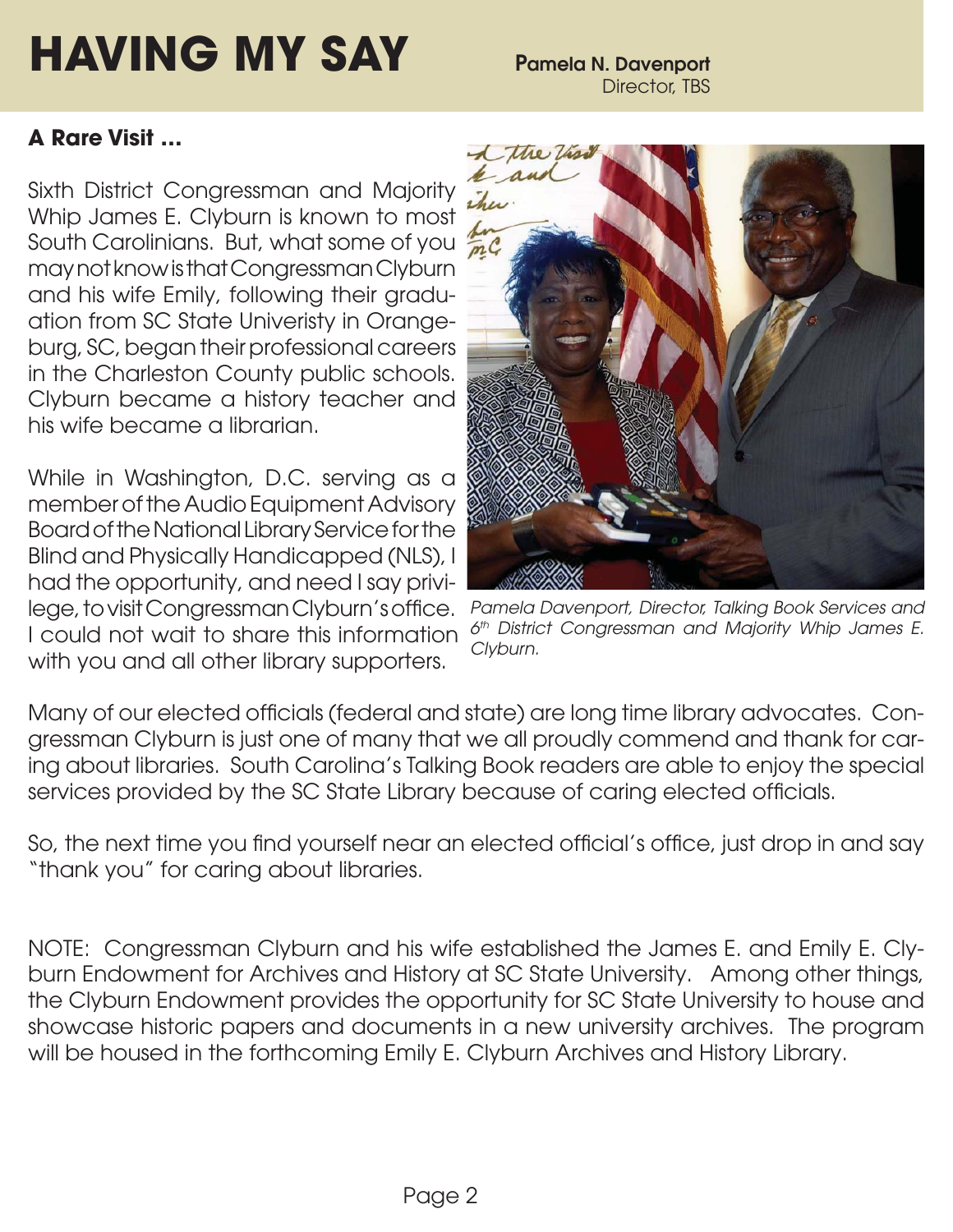# **FOR LARGE PRINT READERS**

- **LP 19822** Bernstein, Carl. **A Woman in Charge: The Life of Hillary Rodham Clinton.**  Journalist probes the background, character, and political career of this U.S. senator and Democratic presidential candidate.
- **LP 19805** Bowen, Michele Andrea. **Holy Ghost Corner.** Shopkeeper and churchwoman Theresa Hopson is in her forties and still single. When her assistant reintroduces her to her divorced nephew, Lamont Green, the two fall in love.
- **LP 19823** Douglas, Kirk. **Let's Face It: 90 Years of Living, Loving, and Learning.** Actor reminisces about his childhood, fatherhood, career in Hollywood, and enjoying life despite illness and accidents.
- **LP 19813** Gulley, Philip. **Porch Talk: Stories of Decency, Common Sense, and Other Endangered Species.** Quaker pastor shares stories of his own life experiences, on such topics as leisure, marriage, faith, and enjoyment.
- **LP 19840** Halberstam, David. **The Coldest Winter: America and the Korean War.**  Pulitzer Prize-winning journalist chronicles the Korean War by including individual stories of the soldiers on the front lines.
- **LP 19841** Katz, Jon. **Dog Days: Dispatches from Bedlam Farm.** Author describes chaotic experiences on his aptly named "Bedlam Farm" with his wife, four dogs, and assortment of farm animals.
- **LP 19827** Keillor, Garrison. **Pontoon: A Lake Wobegon Novel.** A grand wedding celebration on a pontoon boat and a memorial service involving the scattering of ashes over Lake Wobegon lead to unexpected and humorous problems.
- **LP 19798** Patterson, James. **The Quickie.** When the NYPD cop Lauren Stillwell suspects her husband is having an affair, she decides to take revenge which goes dangerously awry.
- **LP 19837** Woods, Sheryl. **Feels Like Family.** At 42, Charleston attorney Helen Decatur's biological clock is ticking—but Eric Whitney may be the answer to her dilemma.
- **LP 19838** Woods, Stuart. **Shoot Him If He Runs.** Stone Barrington and Holly Barker travel to the Caribbean island of St. Marks to track down Teddy Fay, an agent-turned-assassin.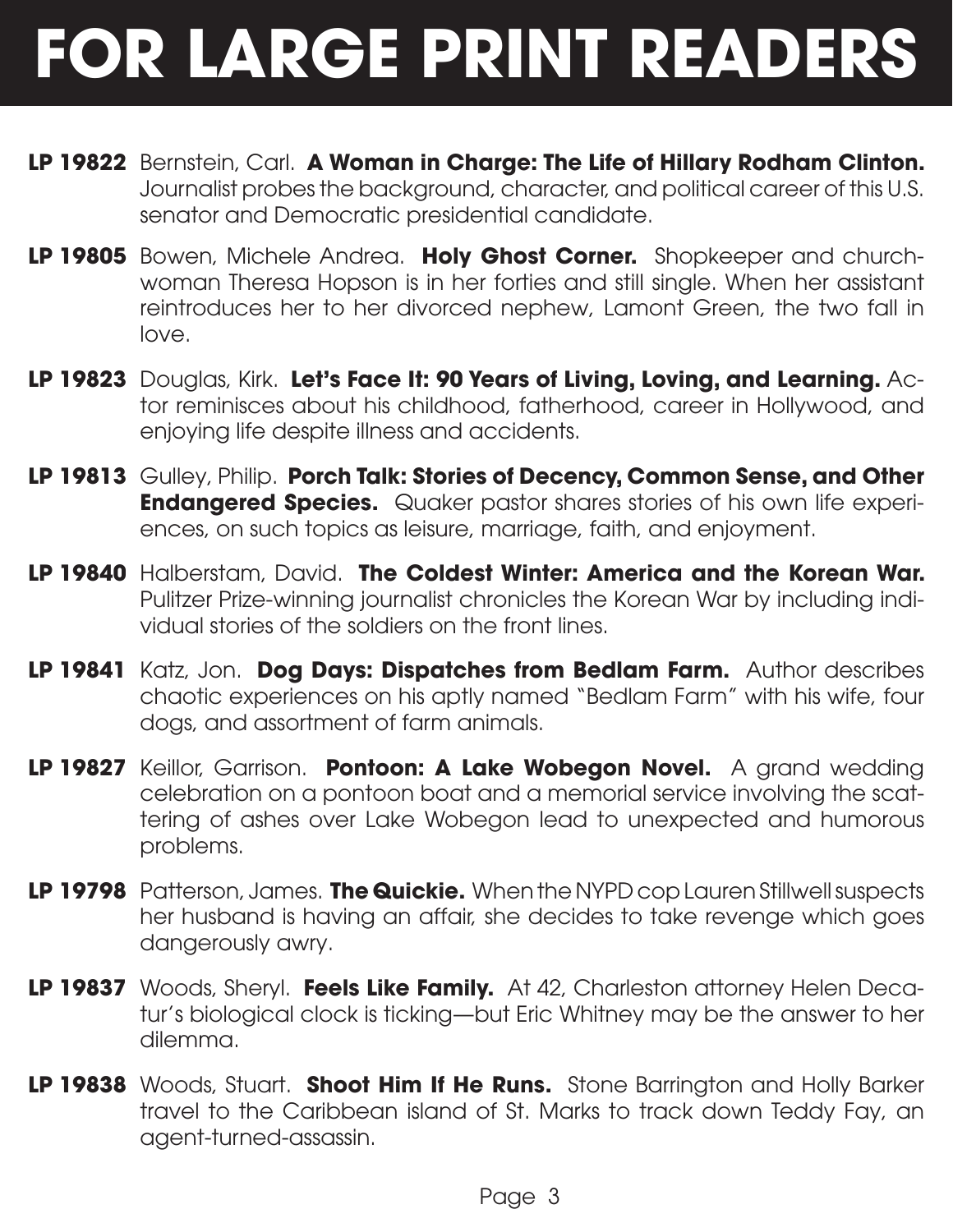# **Read the Book, Then See The Movie**

- **RC 51804** Baxter, Charles. **Feast of Love.** Bradley Smith helps his friend Charlie Baxter solve his book-writing woes by suggesting Charlie get Bradley's coffee shop customers to talk about their delights and distractions.
- **RC 58362** Fowler, Karen Joy. **The Jane Austen Book Club.** Seven people from diverse backgrounds meet to discuss Jane Austen's works and over the next few months each participant's life is influenced differently by the novels.
- **RC 49777** Gaiman, Neil. **Stardust.** The town of Wall in rural England borders on a bewitched meadow inhabited by Faeries. After many years, a young man promises his intended to retrieve a fallen star and embarks on an arduous quest.
- **RC 41823** Krakauer, Jon. **Into the Wild.** Discusses the fatal trek by Chris McCandless, who after graduating from college in 1990, wandered into the Alaskan wild and was found dead of starvation 112 days later.
- **RC 56937** Lahiri, Jhumpa. **The Namesake.** Calcutta immigrant Gogol Ganguli's name is a constant burden to him, so he legally changes it to Nikhil. Yet as a firstgeneration American, he remains defined by the name Gogol.
- **RC 31011** Ludlum, Robert. **Bourne Ultimatum.** When two of his friends witness a murder, David Webb must once again assume the role of Jason Bourne and confront an old nemesis, Carlos.
- **RC 60768** McCarthy, Cormac. **No Country for Old Men.** After Texas welder Llewelyn Moss stumbles upon a car full of dead men, heroin, and millions in cash, he is pursued by the drug cartel and a psychopathic killer.
- **RC 54032** McLaughlin, Emma. **The Nanny Diaries.** An NYU student majoring in child development opts for a part-time nanny job to pay her rent and winds up with more family involvement than she anticipated.
- **RC 57615** Pearl, Mariane. **A Mighty Heart: The Brave Life and Death of My Husband, Danny Pearl.** Journalist relates Islamic fundamentalists' 2002 abduction and murder of her Jewish husband, Wall Street Journal correspondent Danny Pearl, while the couple was on assignment in Pakistan.
- **RC 47606** Schwartz, John Burnham. **Reservation Road.** Ten-year-old Josh Learner is killed by a hit-and-run driver, while his father, Ethan, stands by helplessly. When Ethan discovers the driver's identity, he decides to confront him.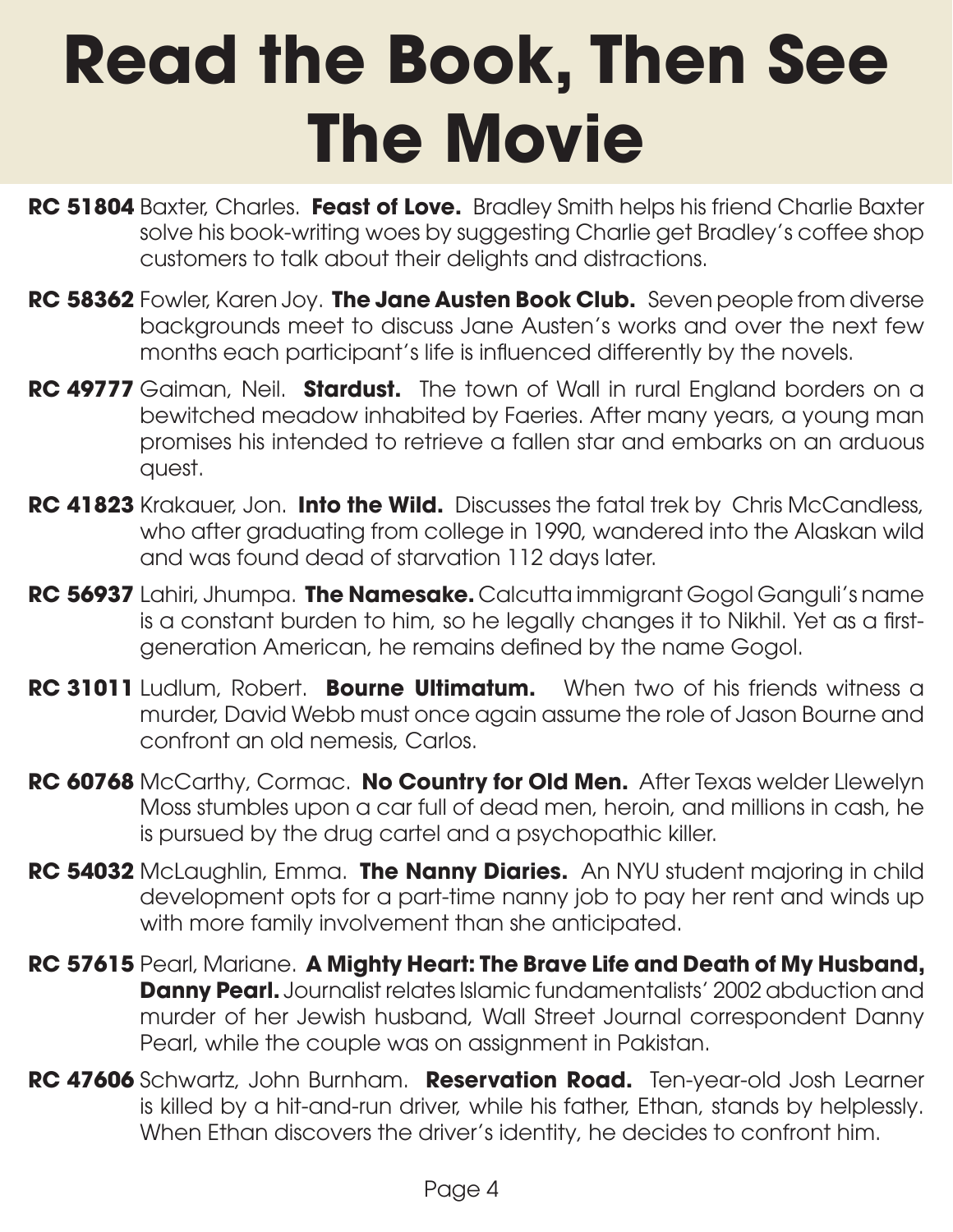# **Volunteers are Priceless Treasures**



To celebrate the contributions of our volunteers, Talking Book Services held its Volunteer Appreciation Breakfast on October 3. Our talented and generous volunteers were welcomed and thanked by Pam Davenport, director of Talking Book Services. She also read notes of appreciation from our patrons expressing how much they enjoyed talking books, large print books and

descriptive videos. Naomi Bradey, volunteer coordinator introduced the volunteers, shared highlights of their accomplishments and presented small thank you gifts.

During the past year, 58 volunteers contributed almost 2,700 hours of service to the library. They inspected over 34,000 cassette books, assisted with public relations activities, repaired over 800 cassette players, prepared thousands of newsletters for mailing, answered the phone, duplicated thousands of cassette magazines and books, and performed many clerical duties. To supplement the collection of talking books provided by the National



Library Service, volunteer narrators recorded books, magazines and newsletters with South Carolina settings or authors.

Holiday Closings

December 24, 25, 26 - Christmas Holidays January 1, 2008 - New Year's Day January 21, 2008 - Martin Luther King's Day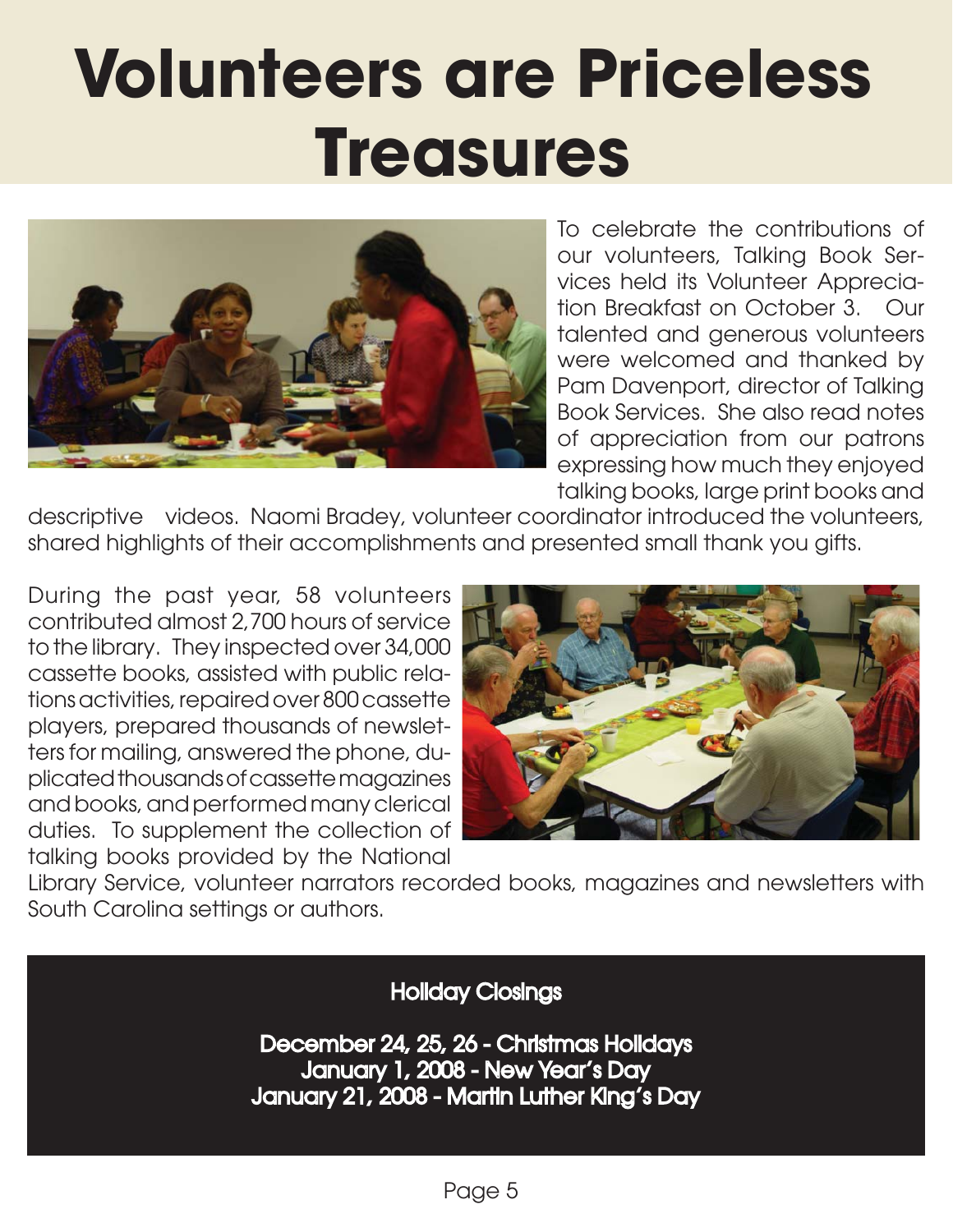

## **Rediscover the wide variety of holiday festivities**

## **Kwanzaa**

**RC 42923** It's Kwanzaa Time! by Linda and Clay Goss

**RC 60693** Kwanzaa Karamu: Cooking and Crafts for a Kwanzaa Feast

### **Hanukkah**

**RC 22326** Hanukkah: Festivals and Holidays by June Behrens

**RC 33242** The Story of Hanukkah by Amy Ehlrich

## **Christmas**

**RC 43546** A Christmas Carol by Charles **Dickens** 

**RC 18430** The Nutcracker by Janet Schulman.

**RC 47536** How the Grinch Stole Christmas by Dr. Seuss

## **Holiday Books**

**RC 54392** All About American Holidays by Maymie R. Krythe

## **Holiday books in Spanish**

**RC 22512** Canción de Navidad by Charles **Dickens** 

**RC 59493** Celebraciones: Días Feriados de los Estados Unidos y México by Nancy **Tabor** 

**RC 51674** Noche Buena Hispanic American Christmas stories

**RC 52994** Celebremos! las Fiestas de México, Cuba, y Puerto Rico, y su Vigencia en los Estados Unidos by Valerie Menard.

## **Our TBS young readers recommend**

Paul and Marie Randall recommend the Redwall Series by Brian Jaques. The stories are written for young people ages nine to fifteen, but many "not-so-young" people also enjoy them. The Redwall series of adventures includes:

- **RC 29729** Redwall (1986)
- **RC 36489** Mossflower (1988)
- **RC 36748** Mariel of Redwall (1991)
- **RC 39228** Salamandastron (1992)
- **RC 47979** Martin the Warrior (1993)
- **RC 41869** The Bellmaker (1994)
- **RC 45135** Outcast of Redwall (1995)
- **RC 45599** The Pearls of Lutra (1996)
- **RC 46543** The Long Patrol (1997)
- **RC 48966** Marlfox (1998)

For more information regarding Brian Jaques, please visit the following link http:// www.redwall.org/dave/news.php